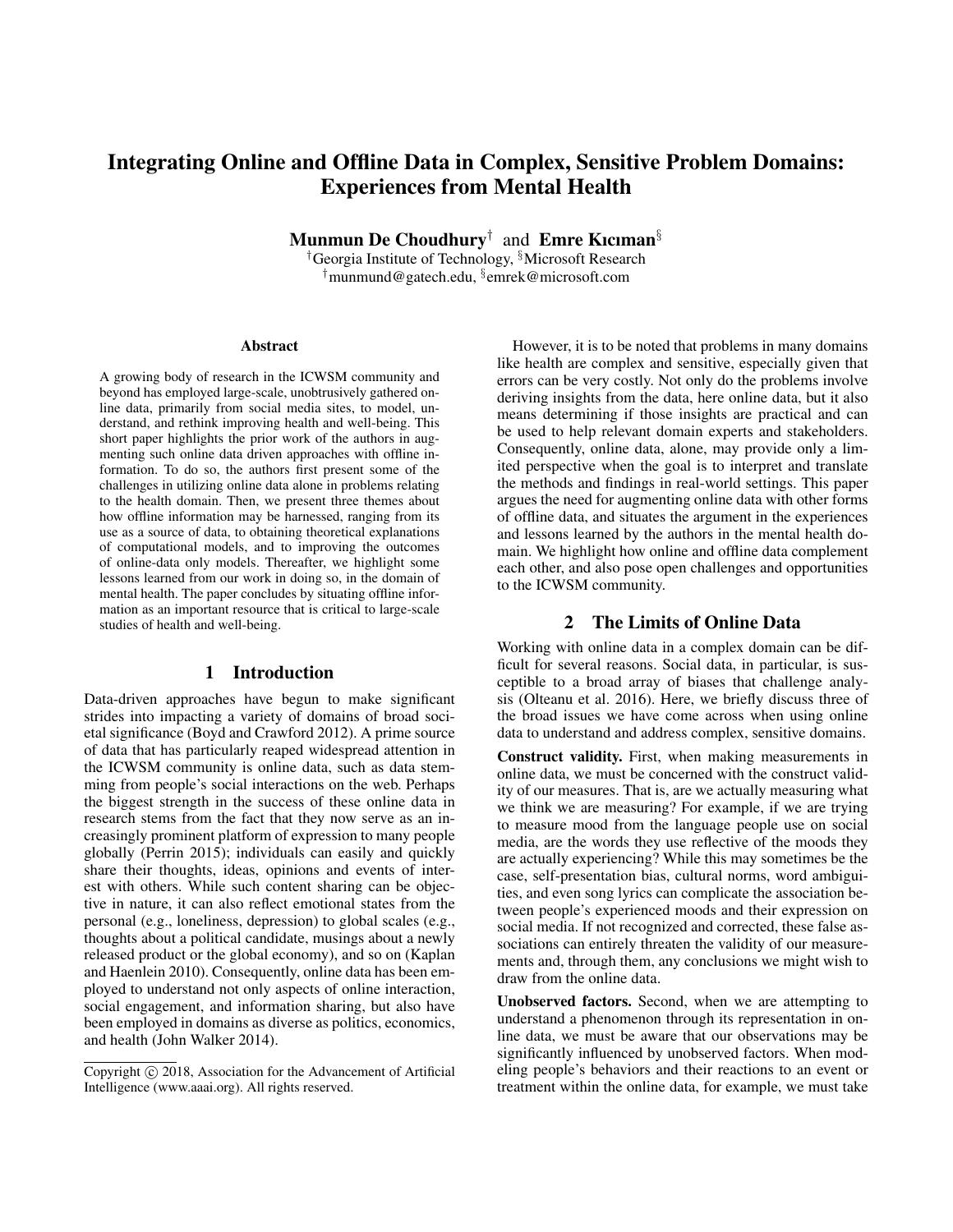into account that people will also be affected by external cultural factors, social influence, seasonal dynamics, larger trends, and unobserved events (e.g., natural disasters). How these factors manifest can vary as well: each may vary across individuals in a data set, or alternatively affect all individuals simultaneously. These unobserved factors can confound our understanding of the situation, causing us to misunderstand the underlying mechanisms and draw the wrong conclusions about the severity of a situation or about the recommendations for action to improve a situation.

Population biases. Third, when learning about a complex domain from online data, we must have an understanding of the make-up of the populations we are studying. It is possible that our learnings from an online data source are only valid under certain situations or for a certain group of people. Because of the complexities of mental health, as well as many other domains, conclusions drawn based on a limited sub-population might be very different than conclusions drawn for another sub-population or for the population as a whole. If we wish to generalize what we are learning, we must have validation that the people and the specific situations we are studying through online data are representative of the broader phenomenon we care about.

These issues are not only concerns in online data, of course. Construct validity, unobserved factors, and population biases are challenges when analyzing any dataset, online or offline. We argue that these issues are particularly critical threats to the validity of online data analysis, however, because of the added distance that online data studies place between the scientist and the data generation process itself. We argue that studying online data to understand a complex phenomenon—and particularly to study interactions and developments occurring primarily offline—will almost necessarily require additional studies and validations that go beyond the online data itself to explicitly bridge the boundary between online and offline. For example, it is important to validate what our online data measures, and this validation must often come from sources outside our data (e.g., domain knowledge, external validation, active experiments). Similarly, surveying possible unobserved factors and understanding their potential effects, and characterizing the population represented within an online data set all require reaching beyond the online data.

# 3 Integrating Online and Offline Data

In this section, we discuss some key methods for augmenting online data with the help of offline information.

### Offline Data: Source of Gold Standard Information

One of the common places where researchers tend to leverage offline data in their social media data modeling and analyses lies in gathering gold standard information that can later be employed in supervised learning models. In the domain of mental health, this translates to compiling ground truth information about the true mental health states of individuals, communities, and populations, that is independently assessed outside of their online data.

In our prior work, we have extensively utilized this form of offline data. For instance, we used crowdsourcing, particularly through the Amazon Mechanical Turk platform, to collect (gold standard) assessments from several hundred Twitter users who reported that they have been diagnosed with clinical depression, using the CES-D (Center for Epidemiologic Studies Depression Scale) screening test (De Choudhury et al. 2013). Based on this cohort for whom we had offline assessments of depression, we developed several affective, behavioral, cognitive, linguistic, and domain-specific measures and use them to quantify an individual's social media behavior for a year in advance of their reported onset of depression, as assessed from their offline psychometric data. Then we leveraged these multiple types of signals from these measures to build a depression classifier, that can predict, ahead of onset time, whether an individual is vulnerable to depression. Our models show promise in predicting outcomes with an accuracy of 70% and precision of 0.74. Further, we evaluated this model by comparing it with gold standard offline statistics of prevalence of depression in the United States (De Choudhury, Counts, and Horvitz 2013). We found our social media index of depression compared well with these offline rates given by the Centers for Disease Control and Prevention. Similar approaches were used in other works from our team, including research that used Facebook data to predict risk of postpartum depression in new mothers (De Choudhury et al. 2014), and that employed (offline) clinical appraisals from clinical psychologists and psychiatrists to assess and curate quality of online data related to schizophrenia and psychosis (Birnbaum et al. 2017).

In a similar vein, in a different work (Chancellor et al. 2016), we employed feedback from clinical psychologists as gold standard information to infer mental health severity in pro-eating disorder posts on Instagram. Instead of getting expert annotations on posts directly, a method that does not scale well to large datasets, we obtained them on outcomes of topic models. This allowed us to scale our inference framework to a large corpus of Instagram posts, where we developed a semi-supervised approach to map the labels on the topics to posts from users.

### Offline Data: Interpreting Large-Scale Analysis

As noted above, online data, like that gathered from social media, can be complemented with offline data for interpreting the outcomes of an analysis or a computational model, or to contextualize the findings derived from online data in existing theory or theoretical frameworks.

In prior joint work of the authors (De Choudhury et al. 2016), the authors developed a causal inference framework (Pearl and others 2009) to assess the likelihood that an individual will transition to discussions of suicidal ideation, given a history of mental health discourse on social media. This framework was developed on a large dataset gathered from social media site Reddit. The output of the framework included words and phrases that indicated the likelihood of future suicidal ideation given their usage in a post. However, these linguistic cues did not allow us to examine how specific types of risk markers were associated with suicidal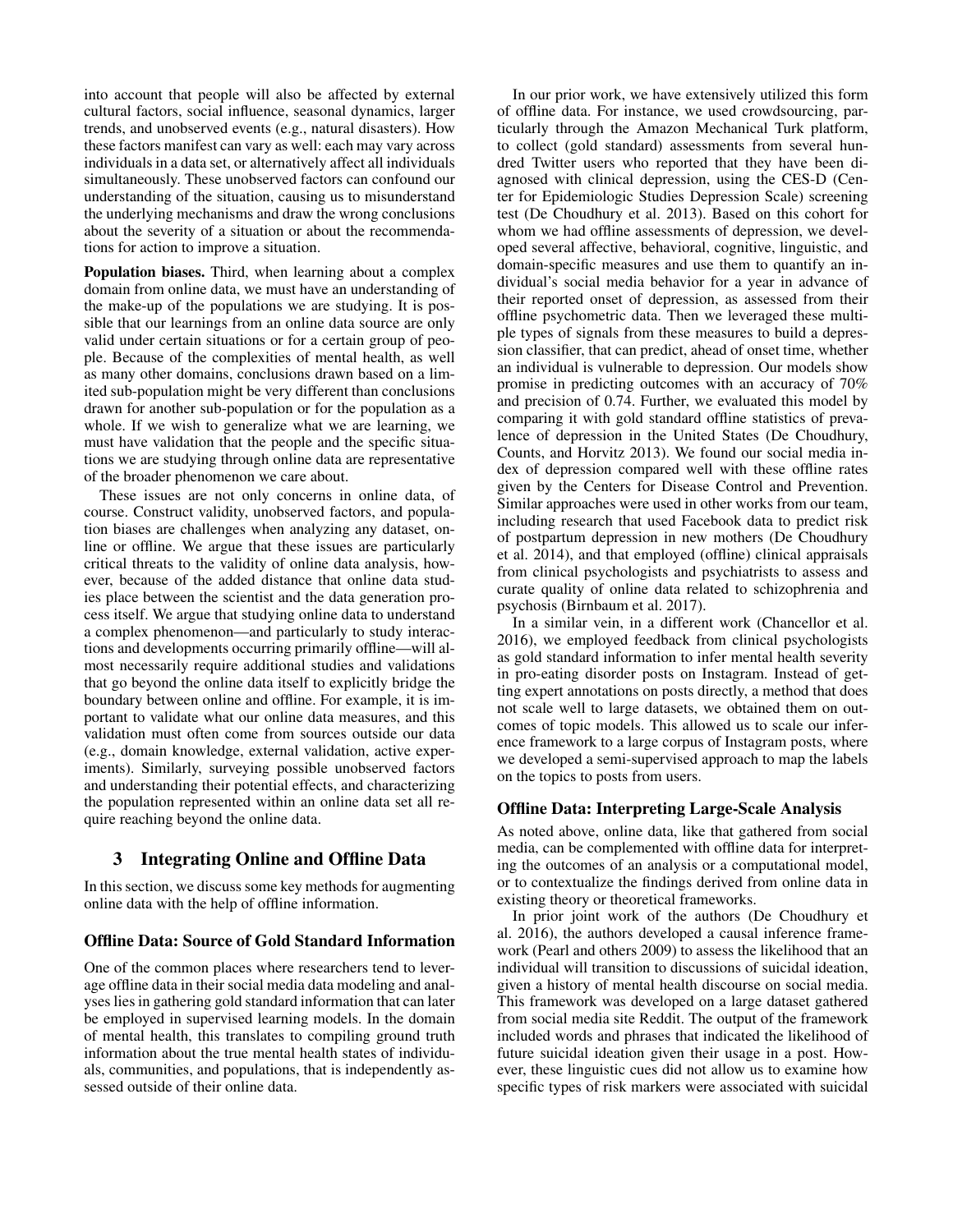ideation, as illustrated in clinical psychology theories. To enable such comparison, we clustered these linguistic cues via spectral clustering to identify what themes led to increases or decreases in suicidal ideation. Then, we qualitatively interpreted these themes with the socio-cognitive model of suicide (Wenzel and Beck 2008), to understand what risk markers of suicide are manifested in social media, and to what extent the linguistic cue clusters align with what is known to exacerbate or alleviate the risk of suicidal ideation.

## Offline Data: Improving Computational Models

In this final subsection describing the co-utilization of online and offline data for health, we describe joint work of the authors in which offline insights were incorporated to revise and improve the outcomes of a computational framework. Such approaches can be a way to fill in the gaps left behind by use of online data alone, especially those gaps that are attributed to the limited 'view' on human behaviors and health provided by online data.

We briefly summarize such an approach from our prior work. Utilizing comments received on posts shared in Reddit mental health communities as a proxy for social support, in recent research (De Choudhury and Kıcıman 2017), we developed a human-machine hybrid statistical methodology that modeled and quantified the effects of the language of these comments in individuals who do and do not post on a suicide support community in Reddit. Applying stratified propensity score matching (Caliendo and Kopeinig 2008) in a iterative fashion, we first identified linguistic features of comments that showed significant effects. We obtained human assessments on the presence of suicidal ideation risk markers in posts associated with these features, for which the rater relied on their offline understanding and knowledge of the risk markers of suicide. Then we filtered the features that correspond to comparable subpopulations. Finally, we included these assessments in computing local average treatment effect, so as to assess the effects of specific linguistic features of comments in future risk to suicidal ideation.

# 4 Lessons Learned, Outstanding Challenges

In conducting the research discussed above, wherein we employed offline information in various ways to augment the computational models that utilize online social media data, we encountered a number of challenges that need careful attention and consideration. We present these lessons as calls to action for the broader research community invested in this line of research.

Quality of Offline Data, Replicability of Offline Data Curation Approaches. Just as collecting and curating online data is critical to the success of computational approaches that seek to understand and infer health, it is critical to also ensure the use of quality and reliable offline data. For instance, if the offline data is a source of gold standard information, clear guidelines for annotations that are grounded in the literature, assessment of quality and reliability, as well as scalable and objective means of collating such data that can be replicated to other contexts and problems are important considerations. These considerations can be factored in

via sound statistical techniques of reliability and quality assessment, qualitative examination, as well as via study and experimental designs that enable transparency and replication of the curation and gathering process of offline data.

Collaboration with Domain Experts. In our prior research, offline information came from domain experts, who provided context and grounding to the analysis provided by the online data. While there can be many possible sources and means to obtain offline data, assessment of the expertise and credibility of that source is paramount. We emphasize that in most problems, ongoing collaborations between computational researchers and domain experts such as from the fields of social sciences, health, and medicine can help better ground the online data analysis and foster more robust findings and outcomes by the incorporation of independent but complementary offline, theoretical/practical insights.

Theoretical Investigation. A lesson that we gleaned from our prior research is the significance of theory, that is typically built on offline insights and offline studies, in augmenting online data-driven studies of health. As discussed above, theory can help contextualize the empirical observations gathered from online data. However, many important questions remain, as to how and what need to be the best practices to utilize theory as a source of offline insights. How can theoretical frameworks of health challenges translate to online data? How can we operationalize theoretical offline insights and observations in the online domain? What should researchers do when this transformation or operationalization is not possible? What happens when outcomes of models utilizing online data and that given in the theory do not agree or align? To navigate these challenges, we suggest more work in the area of merging online and offline data, and stronger interdisciplinary collaborations.

Translating Insights into Interventions. Finally, the underlying impetus for investigating problems of societal significance is, of course, the desire to help people improve their outcomes, whether through early identification of people at risk, better personalization of treatments, or discovery of new treatment strategies. Bridging the gap between insights derived from online data and real-world (offline) action will require combining continuous online data collection and analysis; interventions (whether online or offline); and simultaneous offline observations to provide strong validations of benefits. The challenges posed in moving from analysis to intervention in online platforms are exacerbated in sensitive domains—e.g., how to get informed consent from very large populations, or how to ensure interventions avoid real-world harms while respecting privacy of individuals online. It will be a significant challenge to develop new protocols that safely translate insights from observational studies to active experimentation and then to large-scale deployments, while simultaneously respecting principles of individual autonomy, minimizing risk of harm, and ensuring benefits and risks are justly distributed across participants.

#### 5 Conclusion

We reviewed some of our prior work wherein we utilized offline information, in the form of data, insights, theory, and